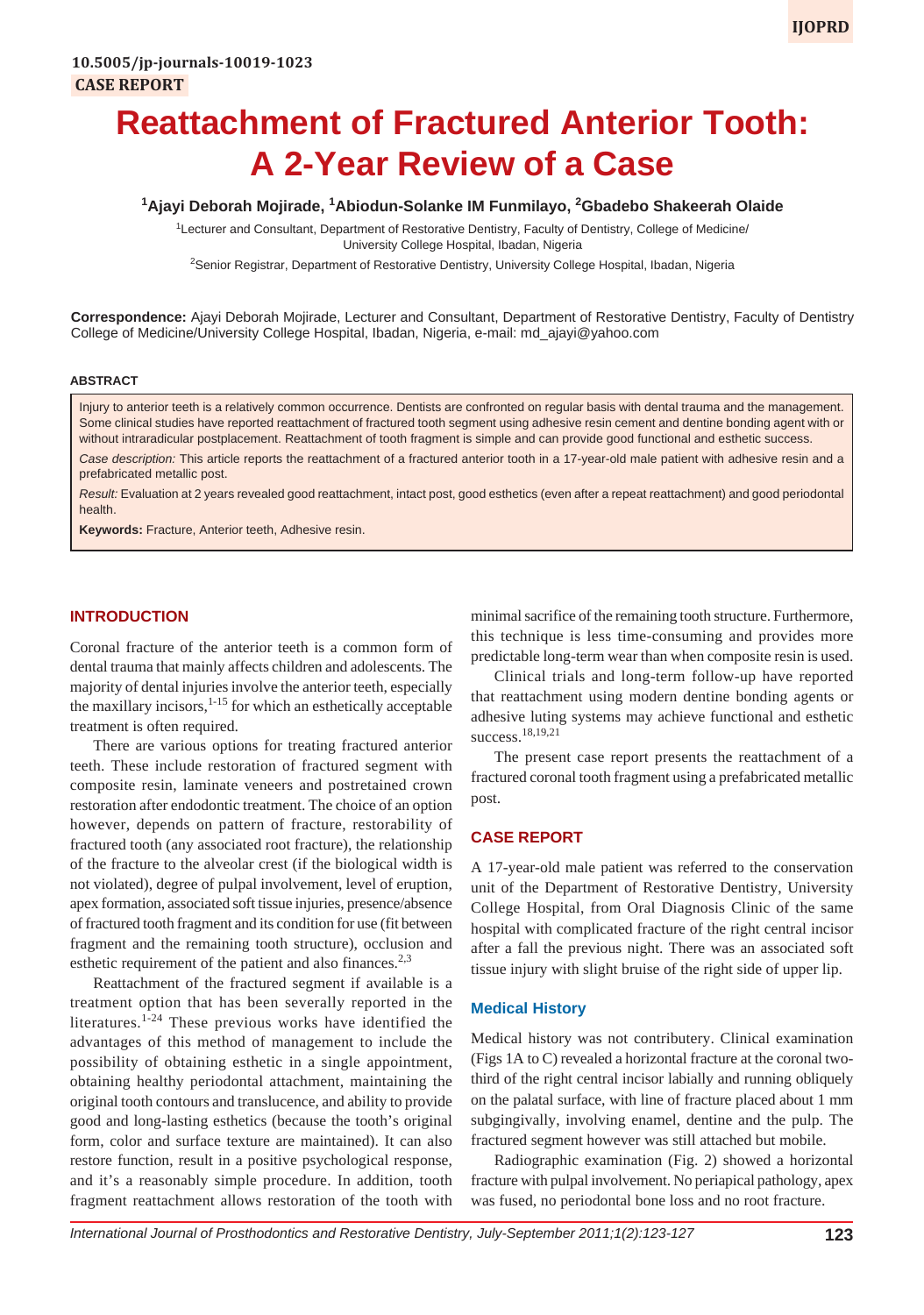

**Fig. 1A:** Tooth 11 with complicated crown fracture



**Fig. 1B:** Periapical radiograph of tooth



**Fig. 1C:** The fractured tooth fragment

Treatment option of possible reattachment of fractured tooth segment (postretained) after endodontic treatment or possible postretained crown was explained to the patient. After explaining the advantages, disadvantages, cost implication and prognosis of each treatment option, the parent and patient chose to have reattachment of the fractured tooth done.

The mobile fractured segment was removed and kept in normal saline. The tooth was isolated with rubber dam, a single visit root canal treatment was performed using the standard



**Fig. 2:** Tooth with parapost placed after post space preparation

step back technique for biomechanical preparation, and canal obturated with gutta percha plus AH 26 sealant (DeTrey Dentsply) employing cold lateral condensation technique. The fractured segment was attached temporarily with luting glass ionomer cement for the endodontic treatment to be reviewed in two weeks.

After 2 weeks, the tooth was reviewed and showed no symptom both clinically and radiographically. The temporarily attached tooth was removed and kept in normal saline. Gutta percha was removed, using peeso reamer and canal refinement done with a size three parapost drill. About 4 mm of gutta percha was left apically to maintain the apical seal. A size 3 parapost (parapost XP Coltene/Whaledent Incorporation, USA) was cemented in place with zinc phosphate (Figs 1A to C). Posthole was also prepared in the pulp chamber of the fractured segment.

Both fractured segment and the remaining tooth enamel and dentine were acid etched, for 30 seconds, with a 37% phosphoric acid gel, rinsed copiously with water, and air dried with gentle stream of air from air jet making sure there was no desiccation. The etched surfaces were coated with an ethanolbased adhesive system: IntegraBond (Premier Dental Products Co, Canada), and cured for 10 seconds.

The fractured segment was reattached (after ensuring that the tooth was well positioned and in good contact) with lightcured resin composite applied on the surface of fractured segment. Occlusion was checked, excess composite removed with carver after which the composite was cured for 40 seconds both on the labial and palatal aspects, while segment was kept in position under pressure. Tooth was polished afterwards with ultrafine diamond bur (Fig. 3).

Occlusion was rechecked with articulating paper and showed no occlusal interference. Patient was instructed to avoid loading the anterior teeth. Immediate postoperative clinical assessment showed good esthetics, good occlusion, while radiograph showed stable reattachment (Fig. 4).

Tooth was reviewed at 1 month and 3 months but the patient defaulted only to come back 2 years after, complaining that the reattached tooth came off 3 days before presentation (while eating).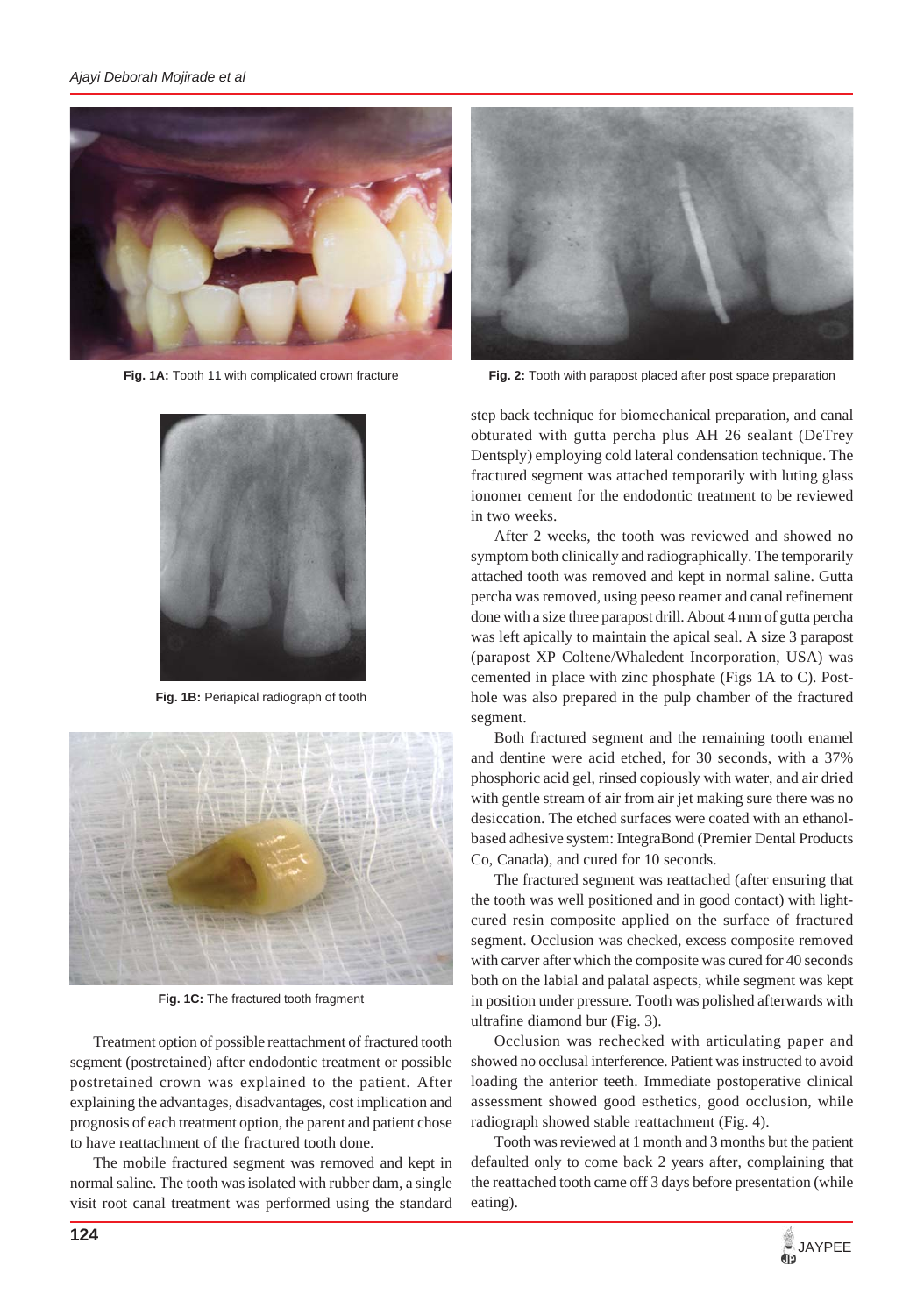*Reattachment of Fractured Anterior Tooth: A 2-Year Review of a Case*



**Fig. 3:** Tooth after the reattachment, showing good esthetics



**Fig. 4:** Radiograph showing tooth after parapost retained reattached fractured segment

Examination however, revealed that tooth and post were still intact (Fig. 5). The fractured segment was also available and intact. Radiographically post was intact and there was no periapical or periodontal pathology.

The tooth was reattached again following the previous procedure. Clinically, the segment however showed some color change due to dehydration because patient did not preserve it in a moist environment (Fig. 6). At 1 month review however, the tooth had regained its shade, translucency and hue back following rehydration by saliva (Fig. 7).

### **DISCUSSION**

Trauma with accompanying fracture of anterior teeth is a tragic experience for the young patient and requires immediate attention, not only because of damage to the dentition but also psychological effect of the trauma to the child and his parents. It has however, been found that there is a positive emotional and social response from the patient to the preservation of natural tooth structure.4

Functional, esthetic, and biologic restoration of the fractured incisor often present a daunting clinical challenge.<sup>5</sup>



**Fig. 5:** Tooth at presentation after 2 years with post intact



**Fig. 6:** Tooth after second reattachment, with slight change in shade of the fractured fragment indicating dehydration



**Fig. 7:** Tooth after 1 month of second reattachment with change in the shade of the attached fractured segment indicating rehydration

Conventional composite resin restoration may result in less than ideal contours, color match and incisal translucency. Prosthodontic restoration in younger patients may have confounding variables such as large pulp, progressive eruption and gingival margin instability.<sup>5</sup> Thus, when an intact fragment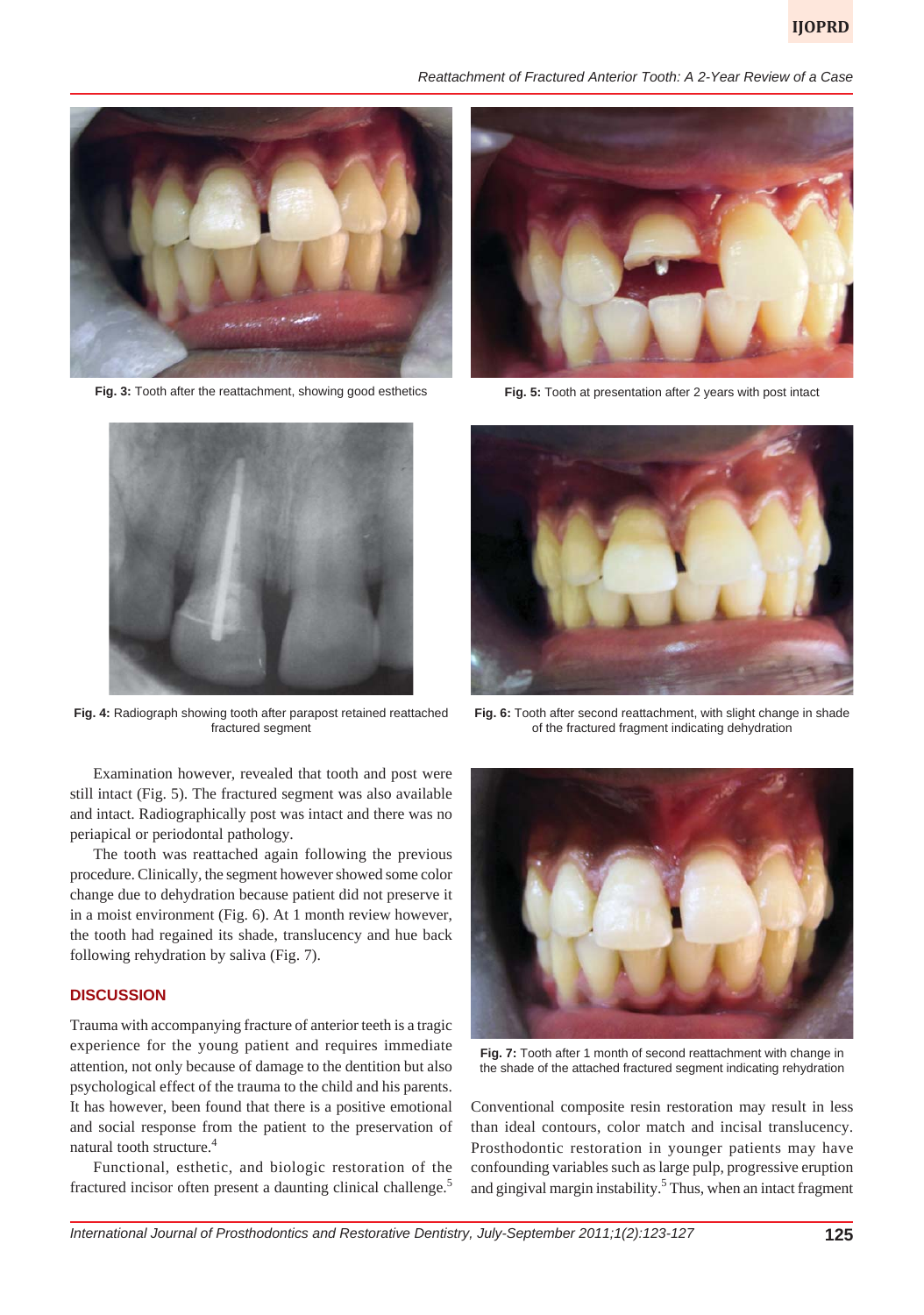is available, tooth reattachment may offer an immediate, most functional and esthetic treatment. The technique used in the presented case is reasonably simple, conservative and cost effective.

 The first reported case of reattachment was by Chosack and Eildeman (two Hebrew peadodontists) in 1964, where they made use of cast post to support the reattachment of a fractured tooth.<sup>5,9</sup> Tenerry was reported<sup>4</sup> to be the first to use acid-etch technique for reattachment of fractured tooth in 1988. There have since been several other documented cases of reattachment following improvement in adhesive dentistry.<sup>3,7,8,16</sup>

In case of pulpal involvement, there may be need to use post after endodontic treatment to provide mechanical support for the fractured segment. The use of custom cast post,  $2.5$ , as well as prefabricated post<sup>3,7,10,20,22,24</sup> like in this reported case, have been documented with the latter eliminating laboratory stage of postfabrication, and thus, making the procedure faster. The post will interlock the two fragments, minimizing stress on the tooth structure that is reattached.

Reattachment has been improved on over time with many modifications like use of bevel designs, chamfers, dentinal and enamel grooves, and choices of resin composite material and techniques for the reattachment of tooth fragments.<sup>1</sup>

All restorative techniques however, present limitations and reattachment is not an exception. The first limitation is that the longevity of this procedure is not predictable, and the fragment may detach from the remaining tooth tissue.<sup>11</sup> The attachment of the fragment in an adequate position may be difficult depending on the characteristics of the fracture and fragment. In cases of nonvital tooth like the present case, esthetics may become an important issue as pulpless teeth lose part of their translucency and brightness overtime.<sup>1</sup> Also, dehydrated fragments may not retain the original hue and translucency, resulting in a poor esthetics as observed in this reported case when the tooth was reattached again secondary to failure after 2 years of first reattachment (Fig. 5). The bonding line between the remaining tooth and the fragment may also present a different shade.<sup>11</sup>

The fragment however, if dehydrated will rehydrate once it is placed in the oral cavity.<sup>8</sup> The shorter the time span between the trauma and treatment the lesser the dehydration and the faster the fragment will regain its original color, translucency and hue.<sup>8</sup> This was also observed in the present case when patient presented again 1 month after the second reattachment for review (Fig. 6). However, to avoid dehydration of the fractured segment during endodontics and post space preparation, the fragment can be stored in normal saline, $13,20$ as was done in this present case during the post space preparation stage.

Another advantage of the technique is that all the other alternative methods like direct adhesive composite reconstruction, veneers and crowns can still be performed in case of failure.<sup>12,13</sup>

Bonding the original tooth fragment is however not limited to the anterior region. Posterior teeth fractures, especially in the case of premolars, can also be successfully bonded together and the long-term survival of such repairs has been reported to be in the 5-year range. However, in these cases, the bonded teeth are best viewed as a temporary restoration awaiting partial or full crown coverage.<sup>14</sup>

# **CONCLUSION**

The presented case has demonstrated that conservative approach to restoration of fractured teeth using reattachment is a viable, inexpensive, efficient and feasible alternative that can restore the esthetic and function of fractured teeth almost immediately with very positive psychological effect.

However, long-term prognosis of the fractured segment may be queried and may thus require other restorative alternatives like veneering and crown fabrication in case of failure.

# **REFERENCES**

- 1. Macedo GV, Diaz PI, Fernandes CA, Ritter AV. Reattachment of anterior teeth fragments: A conservative approach. J Esthet Restor Dent 2008;20:5-20.
- 2. Kavitha T, Rao CVN, Lakshmi NL. Reattachment of fractured tooth fragments using a custom fabricated dowel—three case reports. Endodontol 2000;12:65-70.
- 3. Adanir N, Ok E, Erdek Y. Reattachment of subgingivally oblique fractured central incisor using a fiber post. Eur J Dent 2008;2:138-41.
- 4. Hegde RJ. Tooth fragment reattachment—an esthetic alternative: Report of a case. J Indian Soc Pedod Prev Dent 2003;21(3): 117-19.
- 5. Murchison DF, Burke FJT, Worthington RB. Incisal edge reattachment: Indications for use and clinical technique. Br Dent J 1999;186;(12):26 614-19.
- 6. Basavaprabhu A, Sadanand K, Shantanu C, Sudesh K. Fractured maxillary central incisor restoration with fragment reattachment: A 2-year follow-up case report. J Oral Health Comm Dent 2010;4(1)22-25.
- 7. Saha SG, Saha MK. Management of a fractured tooth by fragment reattachment. A case report. Int J Dent Clinics 2 (2) (Abstract) (2010).
- 8. Anupama Patil. Anterior tooth fragment reattachment. www.bite in.com downloaded on 2/6/2011.
- 9. Goenka P, Marwah N, Dutta S. Biological approach for management of anterior tooth trauma: Triple case report. J Indian Soc Pedod Prev Dent 2010;28:223-29.
- 10. Zorb YO. Reattachment of coronal fragment using fiber reinforced post. Eur JDent 2007;1:174-78.
- 11. Alonso RCB, Papa ANC, Casteleti MGSC, Sacramento PA, Puppin-Rontani RM. Reattachment of an autogenous tooth fragment—36-month follow-up: Fast and safe rehabilitation of fractured teeth. Perspect Oral Sci 2009;1(2):37-42.
- 12. Belcheva A. Reattachment of fractured permanent incisors in school children (review). Journal of IMAB—Annual Proceeding (Scientific Papers) Book 2008;2:96-99.
- 13. Ojeda-Gutierrez F, Martinez-Marquez B, Rosales-Ibanez R, Pozos-Guillen AJ. Reattachment of anterior teeth fragments using a modified Simonsen's technique after dental trauma: Report of a case. Dent Traumatol 2011;27:81-85.